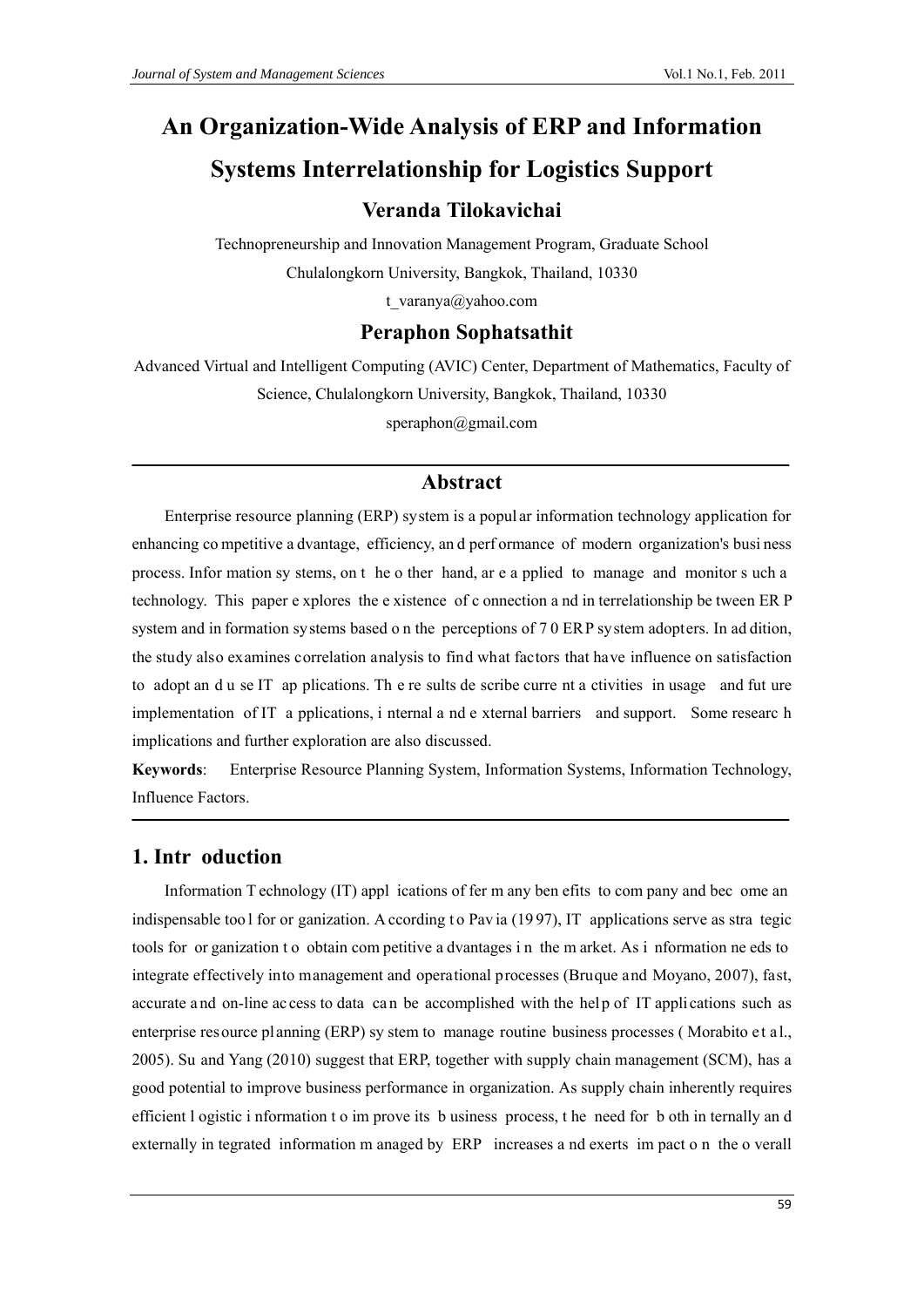integrated i nformation for decision support to m anagement (Rut ner et al., 2003). Bay raktar et al. (2009) s uggest that both S CM and inf ormation sy stems (IS) pract ices positively a nd si gnificantly influent business operational performance.

Although m any or ganizations re cognize th e p otential va lue of information as a strat egic resource (Karim and H ussein, 2008), usage and implementation of ERP system in companies have concentrate more on daily transactions recording than decision support benefits (Holaspple and Sena, 2005). A n umber of fac tors ca n af fect IT i nvestment de cision s uch as e nvironmental context, strategic direction, an d po tential co mpetitive ad vantages (Li and Rich ard Ye, 1999; Chang et al ., 2008). Su ch investment renders a p ositive e dge t o b usiness perfor mance (Lou kis et a l., 2009). Therefore the influence factors to adoption of IT applications can be viewed by three perspectives, namely, perceived benefit, perceived support, and perceived barriers (Ngai et al., 2008). Thus, the research ques tions a ddressed in this study are as follows: (1) what are the influential fa ctors to incorporate I T a pplications in business pro cesses?  $(2)$  what are t he barriers of implementing IT applications in bu siness pro cesses? and (3 ) h ow is t he sati sfaction l evel to adoption o f IT applications?

The organization of this paper is as follows. Section 2 provides some influential prior works to this study. Section 3 describes the objectives and research methodology. Data analysis and findings are elucidated in Section 4. Section 5 illustrates an actual industrial case study of IS support. Results interpretations and discussions are given in Section 5. Section 6 describes some final t houghts and future work.

## **2. Literature Review and Hypotheses**

Many researches (Palvia, 1997; Loukis et al., 2009) have indicated that IT applications play an important ro le i n su pporting b usiness processes be cause th ey h ave a sig nificant influence o n the competence of organization. Penstock et al.,(2008) expand model of logistics service quality (LSQ) by means of tec hnology acceptance m odel (T AM) t o assess utility and acceptance of logistics information technology. The information systems literature h as developed a n umber of the oretical frameworks for explaining the influence factors in individual's decision to adopt and use information technology. E RP syste m is an exam ple applic ation in t he form of a software pac kage t hat consolidates all functions of a company to arrive at efficient and effective IT solutions (Motwani et al., 2005). T here are su bstantial c onnections b etween ERP an d d ecision s upport, whose b enefits perceived to have been re alized by E RP a dopters ( Holsapple a nd Se na, 2 005). In addition, t he influence fact ors t hat have a p ositive impact on ER P im plementation are change management, network relationships, and cultural readiness (Motwani, et a l., 2005), while Bayraktar et al. (2009) assert that b oth SCM and IS have p ositively a nd si gnificantly i nfluences to performance of organizations.

Penstock et al. (2008) employed technology acceptance model (TAM) to assess logistics IT use and ac ceptance w ith res pect t o the rel ationship of perceived e ase of use (PEO U) an d perceived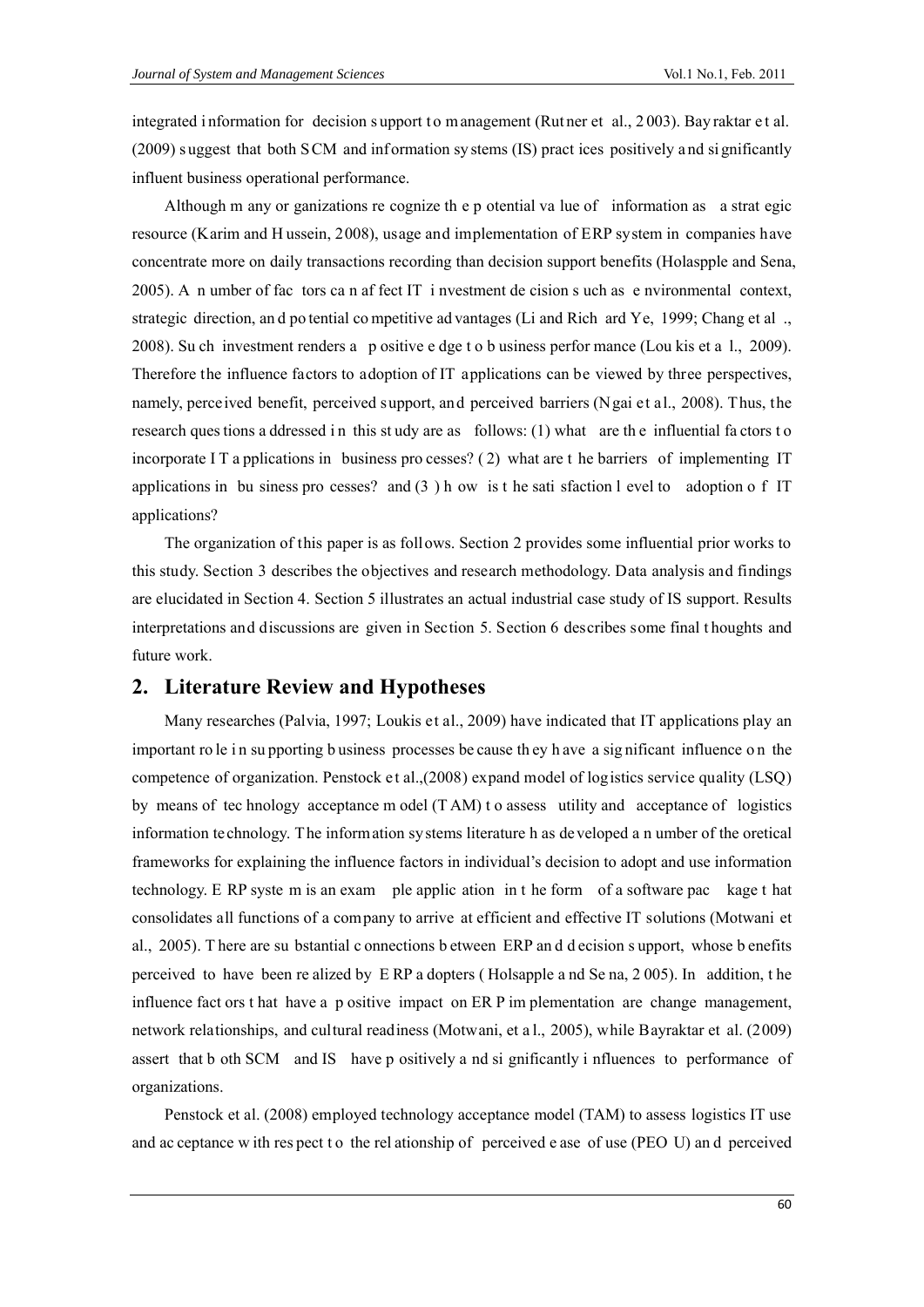usefulness (PU) of IT applications. The results



**Figure 1: Research framework of the study.** 

provided equal relationships between PEOU and PU that are influence factors in individuals' decision to adopt and use IT applications. The connection between ERP and decision support enables ERP adopters t o re alize su ch a benefit (Holsapple a nd Se na, 2 005). O perating managers need comprehensive inform ation to manage t he or ganization's operat ions and set s trategy (K aplan and Norton, 1996). These are evidences for the role played by IS in modern organizations.

Therefore, the following research framework and hypotheses as shown in Figure 1 are established and elucidated in subsequent sections.

- *Ha1:The benefit factors have an effect on satisfaction of adopting IT applications.*
- *Ha2:The barrier factors have an effect on satisfaction of adopting IT applications.*
- *Ha3:The logistic support factors have an effect on satisfaction of adopting IT applications.*
- *Hb1:The barrier factors have an effect on satisfaction of adopting ERP systems.*
- *Hc1: Adopting ERP system has an effect on satisfaction of IS usage.*
- *Hd1:ERP and IS usage have an effect on logistic support factors.*

## **3. Resear ch Objectives and Methodology**

The p urpose of t his resear ch is to i nvestigate t he cu rrent s tatus of ERP in c onjunction t o logistics in Thailand and how IS can be incorporated to support such operations. The objectives are fourfold: (1) to analyze current and future prospect of organization-wide IT applications, logistics in particular, (2) to identify factors t hat influent the use of IT applications, (3) t o assess the level of users' satisfac tion, an d ( 4) to fin d the relationship between ER P and IS usa ge. The rese arch framework is depicted in Figure 1.

Based on t he above iss ues so i dentified in th e literature review , we derive a s et of sur vey questionnaire, enc ompassing four topics, namely, (1) use of IT applications to s upport c ompany's operations, (2) factors that influent the adoption of IT applications in both support side and barrier side, (3) benefits to adoption of IT applications, and (4) satisfaction level of adopting IT applications (Ngai et al., 2008). The perceived benefits of IT applications will also be taken into consideration. The questionnaire us es a 5-point L ikert's scal e w ith 1 be ing "Strongly D isagree" and 5 being "Strongly Agree" to adopting IT applications.

The q uestionnaire was p ilot test ed with stu dents in ex ecutive management b usiness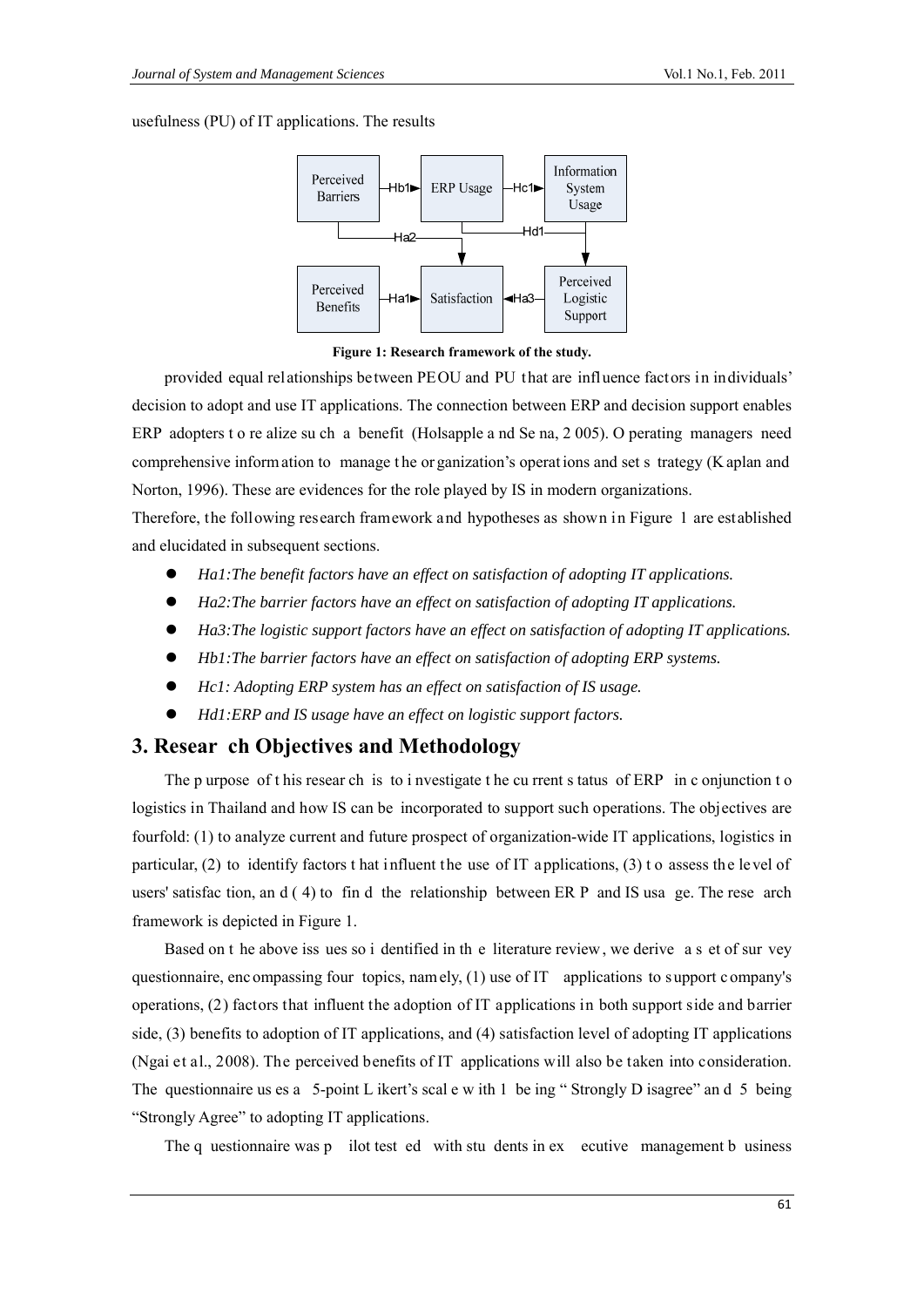$\mathbf{r}$ 

administration program. Subsequent questionnaire refinement was performed to arrive at appropriate final questionnaire. Thus, c ontent v alidity of the m easure is sy stematically a ccounted for i n this study.

A preliminary study was conducted to test the viability of the questionnaire with subjects in executive management business administration program. From the prelim inary 300 questionnaires, 132 w ere ret urned a nd used in the analysis. The o verall res ponse feed back w as 44%. Table 1 summarizes t he resp ondents' com pany profil e. Th e respondents included operation personnel, manages, top exe cutives, and ow ners. The m ajority of resp ondents c learly h ave considerable experience with IT applications and are well-qualified to inform this researc h. Table 2 shows the implementation of current IT systems to support organization-wide operations, i.e., already use IT, under planning to pursue, and no plan to use in near future. Although the last two categories seem to be indistinguishable, their share of IT activities was proportionally equal and significant enough to exert a notable impact on result analyses, hence the separation.

| таріс 1. 1 гоніс от гезронисті сотіраніся (192 годав <i>)</i> . |                         |         |  |  |  |  |
|-----------------------------------------------------------------|-------------------------|---------|--|--|--|--|
| F                                                               | req                     | Percent |  |  |  |  |
| Industry categories                                             |                         |         |  |  |  |  |
| Non Service Industries:                                         |                         |         |  |  |  |  |
| Manufacturing for industry                                      | 42                      | 31.8    |  |  |  |  |
| Manufacturing for consumer                                      | 12                      | 9.1     |  |  |  |  |
| Retail<br>Wholesale                                             | 64.5<br>10.8            |         |  |  |  |  |
| Subtotal                                                        | 61 46.2                 |         |  |  |  |  |
| Service Industries:                                             |                         |         |  |  |  |  |
| Service for consumer                                            | 19                      | 14.4    |  |  |  |  |
| Service for industry                                            | 22                      | 16.7    |  |  |  |  |
| IT Service                                                      | 25                      | 18.9    |  |  |  |  |
| Bank                                                            | 4 3.0                   |         |  |  |  |  |
| Telecommunications                                              | 10.8                    |         |  |  |  |  |
| Subtotal                                                        | 71 53.8                 |         |  |  |  |  |
| Operation (Yrs)                                                 |                         |         |  |  |  |  |
| < 1 Yrs                                                         | $\overline{\mathbf{c}}$ | 1.5     |  |  |  |  |
| $1 - 3$ Yrs                                                     | 9                       | 6.8     |  |  |  |  |
| $4-6$ Yrs                                                       | 11                      | 8.3     |  |  |  |  |
| $7 - 9$ Yrs                                                     | $\,8\,$                 | 6.1     |  |  |  |  |
| $>10$ Yrs                                                       | 102                     | 77.3    |  |  |  |  |
| Number of employees<br>< 50                                     | 20                      | 15.2    |  |  |  |  |
| $51 - 200$                                                      | 23                      | 17.4    |  |  |  |  |
| $201 - 350$                                                     | 13                      | 9.8     |  |  |  |  |
|                                                                 |                         |         |  |  |  |  |
| > 350                                                           | 76                      | 57.6    |  |  |  |  |
| Revenue (Baht)                                                  |                         |         |  |  |  |  |
| < 30,000,000                                                    | 13                      | 9.8     |  |  |  |  |
| $30,000,001 - 60,000,000$                                       | 9                       | 6.8     |  |  |  |  |
| $60,000,001 - 100,000,000$                                      | 11                      | 8.3     |  |  |  |  |
| 100,000,001 - 200,000,000                                       | 10                      | 7.6     |  |  |  |  |
| > 200,000,001                                                   | 89                      | 67.4    |  |  |  |  |
| No. of years implementing IT                                    |                         |         |  |  |  |  |
| $<$ 5 Yrs                                                       | 24                      | 18.2    |  |  |  |  |
| 5-10 Yrs                                                        | 30                      | 22.7    |  |  |  |  |

|  |  |  |  |  | able 1: Profile of respondent companies (132 totals). |  |  |
|--|--|--|--|--|-------------------------------------------------------|--|--|
|--|--|--|--|--|-------------------------------------------------------|--|--|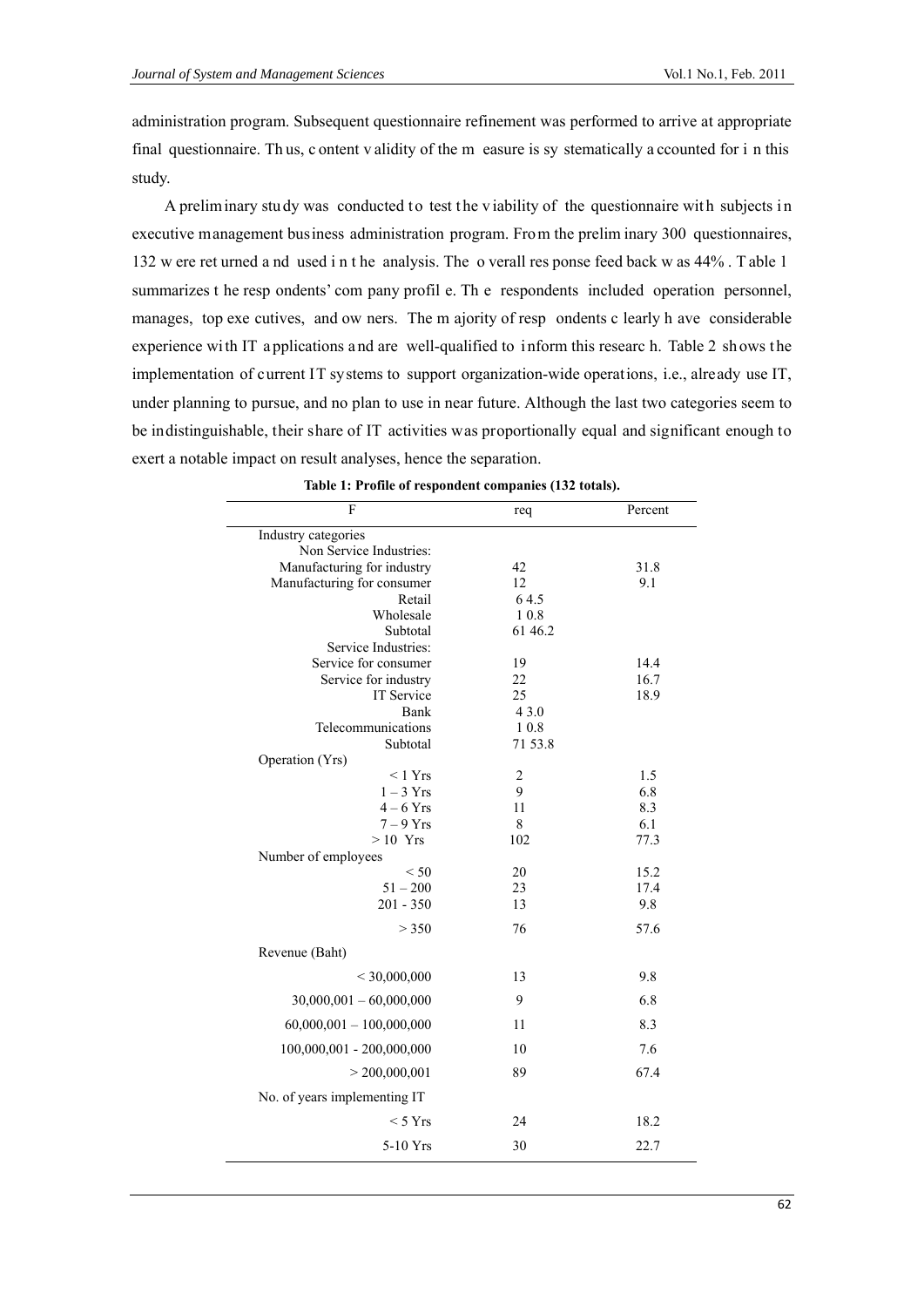|                                   | $>10 \mathrm{\;Yrs}$ |          |   | 59.1      |
|-----------------------------------|----------------------|----------|---|-----------|
| No. of products                   |                      |          |   |           |
|                                   | 1                    | 22 16.7  |   |           |
|                                   | 2                    | 8        | 6 | $\cdot$ 1 |
|                                   | 3                    | 16 12.1  |   |           |
|                                   | 4                    | 86 65.2  |   |           |
| Duration of computer usage (days) |                      |          |   |           |
|                                   | 2                    | 1        |   | 8         |
|                                   | 3                    | 2        | 1 | .5        |
|                                   | 4                    | 1        |   | 8         |
|                                   | 5                    | 1        |   | 8         |
|                                   |                      | 127 96.2 |   |           |

|  |  | Table 2: Current IT systems and future implementation. |
|--|--|--------------------------------------------------------|
|--|--|--------------------------------------------------------|

| Systems                    | In use   | under planning |        |                | no plan        |      |
|----------------------------|----------|----------------|--------|----------------|----------------|------|
|                            | fre $\%$ |                | fre    | $\frac{0}{0}$  | fre            | $\%$ |
| <b>Operational Systems</b> |          |                |        |                |                |      |
| Internet 129               |          | 97.7           | 1      | $0.8\,$        | $\overline{c}$ | 1.5  |
| Emailing $&$               |          |                |        |                |                |      |
| messaging 121              |          | 91.7           | 4      | $\overline{3}$ | $\overline{7}$ | 5.3  |
| Intranet 1                 | 14       | 86.4           | 9      | 6.8            | 9              | 6.8  |
| Purchasing 95              |          | 72             | 15     | 11.4           | 22             | 16.7 |
| Delivery sched             |          |                |        |                |                |      |
| plan 90                    |          | 68.2           | 20     | 15.2           | 22             | 16.7 |
| <b>Customer DBM</b>        | 89       | 67.4           | $22\,$ | 16.7           | 21             | 15.9 |
| WH Mgmt                    | 80       | 60.6           | 8      | 6.1            | 44             | 33.3 |
| Customer order             |          |                |        |                |                |      |
| proc 80                    |          | 60.6           | 23     | 17.4           | 29             | 22   |
| Inventory                  |          |                |        |                |                |      |
| Mgmt 77                    |          | 58.3           | 12     | 9.1            | 43             | 32.6 |
| <b>ERP 70</b>              |          | 53             | 29     | $22\,$         | 33             | 25   |
| Barcode &                  |          |                |        |                |                |      |
| RFID <sub>67</sub>         |          | 50.8           | 19     | 14.4           | 46             | 34.8 |
| <b>CRM 67</b>              |          | 50.8           | 32     | 24.2           | 33             | 25   |
| Extranet 67                |          | 50.8           | 31     | 23.5           | 34             | 25.8 |
| <b>EFT 61</b>              |          | 46.2           | 23     | 17.4           | 48             | 36.4 |
| Supplier DBM               | 53       | 40.2           | 30     | 22.7           | 49             | 37.1 |
| Product                    |          |                |        |                |                |      |
| Catalogue 50               |          | 37.9           | 34     | 25.8           | 48             | 36.4 |
| <b>EC 45</b>               |          | 34.1           | 31     | 23.5           | 56             | 42.4 |
| <b>Information Systems</b> |          |                |        |                |                |      |
| <b>BI</b> 52               |          | 39.4           | 41     | 31.1           | 39             | 29.5 |
| <b>DM 51</b>               |          | 38.6           | 41     | 31.1           | 40             | 30.3 |
| <b>DSS 49</b>              |          | 37.1           | 41     | 31.1           | 42             | 31.8 |

# **4. Data Analysis and Findings**

Exploratory f actor a nalysis (EF A) w as applied t o examine the underlying dim ension t hat grouped the items of benefits, the barriers, and the support to adoption of IT applications. Principal component analysis (PCA) was used to extract the factors loading with varimax rotation method for factor interpretation. For any factor to be retained, the eigenvalue should be greater than one (Hair et al., 1998). The Kaiser-Meyer-Olkin (KMO) measure of sampling adequacy, which ranges between 0 and 1, was used to detect whether or not the data were properly factored. The KMO measure over the m inimum acce ptable value of 0. 5 (Kaiser , 1974) satisfies t he prerequisit e of a good fa ctor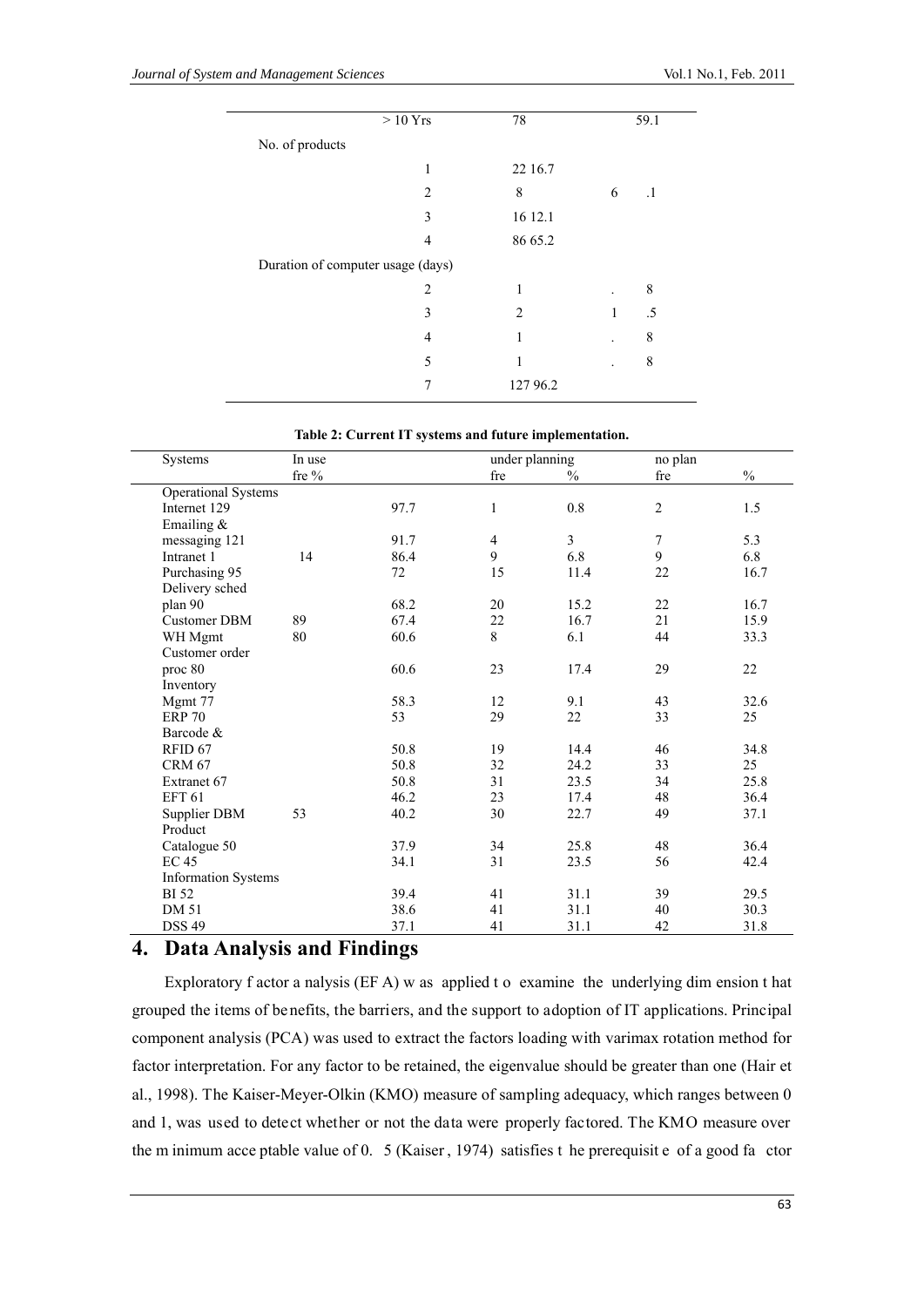analysis. Factor validation is accomplished using convention advocated by Nunnally (1967) on items having factor loadings of e xceeding 0.4. Data reliability and vali dity are carrie d out by Cronbac h's alpha that measures the internal consistency of multi-item scales as low as 0.6 (Nunnally, 1967) for each construct.

The results of EF A can be su mmarized as shown i n Table 3. C orrelation analys is fro m all factors, i.e., benefit, barrier, influence, and satisfaction using Pearson Correlation Coefficient, found that barrier to IT realization came mostly fro m insu fficient res ources, w hile changing ha d no correlation with satisfaction factor at the significant value of 0.05

| Factors Eigen                                      |        | Cronbach |
|----------------------------------------------------|--------|----------|
| Benefits items:                                    |        |          |
| KMO= $0.906$ , Cumulative of Variance = $69.603\%$ | 11.066 | 0.89     |
| Business supplier/partner relation benefits        | 2.417  | 0.860    |
| Operational efficiency benefits                    | 1.126  | 0.878    |
| Organizational benefit                             | 1.086  | 0.795    |
| Internal process effy benefits                     | 1.010  | 0.719    |
| Human Resource benefits                            |        |          |
| Barrier items:                                     |        |          |
| KMO= $0.865$ , Cumulative of Variance = $66.387\%$ | 6.829  | 0.905    |
| Insufficient resources                             | 1.827  | 0.864    |
| Integration with other systems                     | 1.302  | 0.697    |
| Changing                                           |        |          |
| Support items:                                     |        |          |
| KMO= $0.907$ , Cumulative of Variance = $71.543\%$ | 8.207  | 0.916    |
| Efficiency                                         | 1.432  | 0.841    |
| Support                                            | 1.092  | 0.852    |
| Competitive advantage                              |        |          |
| Satisfaction items:                                |        |          |
| KMO= 0.830, Cumulative of Variance = $72.063\%$    | 2.883  | 0.871    |
| Satisfaction                                       |        |          |

|  | Table 4: ERP and IS usage (132 totals). |  |  |
|--|-----------------------------------------|--|--|
|--|-----------------------------------------|--|--|

|                   |       | Groups of IS usage |      | Total |           | Percentage |      |
|-------------------|-------|--------------------|------|-------|-----------|------------|------|
| ERP               | 1n    | Under              | No   |       | <b>In</b> | Under      | No   |
|                   | use   | planning           | plan |       | use       | planning   | plan |
| In use            | 51    | 10                 | Q    | 66    | 77.3      | 15.2       | 7.6  |
| Under<br>planning | 10 14 |                    |      | 26    | 38.5      | 53.8       | 7.7  |
| No plan           |       |                    | 26   | 40    | 22.5      | 12.5       | 65   |
| Total 70          |       | 29                 | 33   | 132   | 53        | 22         | 25   |

| Table 5: IT application usage and industry categories (70 totals) |               |      |                     |      |      |          |      |
|-------------------------------------------------------------------|---------------|------|---------------------|------|------|----------|------|
|                                                                   | Industry      |      | Non-service Service |      |      |          |      |
| IS                                                                | Categories    | In-u | Under               | No   | In-u | Under    | No   |
|                                                                   | (% of 70)     | se   | planning            | plan | se   | planning | plan |
| <b>Business</b>                                                   | No. 20        |      | 10                  |      | 26   |          |      |
| Intelligence                                                      | $\frac{0}{0}$ | 29   | 144                 |      | 37   | 106      |      |
|                                                                   | No. 17        |      |                     |      | 20   |          |      |
| <b>DSS</b>                                                        | $\frac{0}{0}$ | 24   | 167                 |      | 29   | 13 1     |      |
| Data                                                              | No. 17        |      | 14                  |      | 21   | 8        | Ω    |
| Mining                                                            | % 24          |      | 20                  |      | 30   |          |      |

The predominant inferences are the existence of relationship between service and non-service segments. Table 4 depicts the rel ationship be tween E RP an d IS usage from all respondents. The in-use group represents companies that use at least one IS application such as business intelligence (BI), dec ision sup port sy stems (D SS), or da ta m ining (D M). Furt her i nvestigation by industrial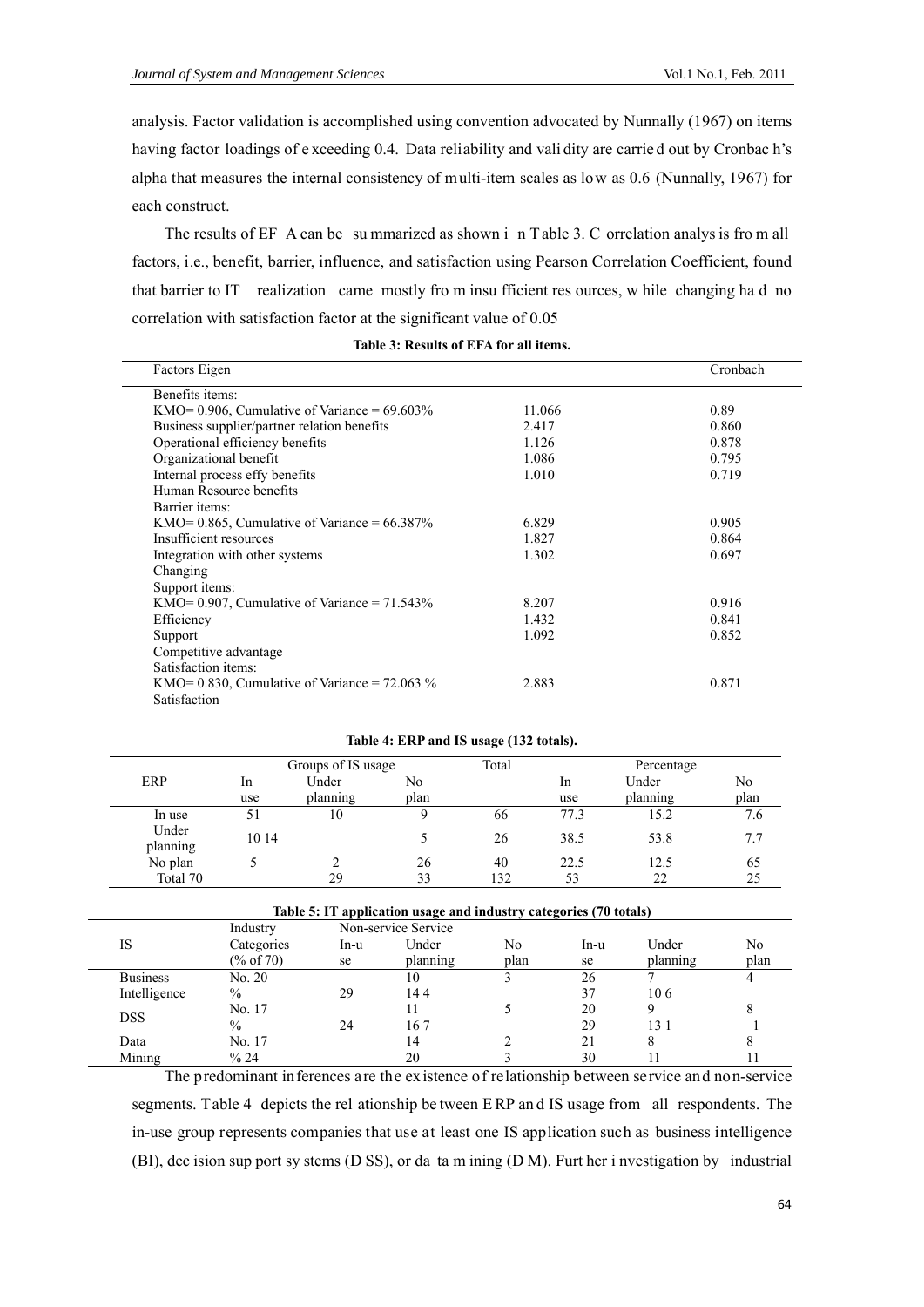categories as shown in T able 5 reveals that significant numbers of ERP usage are prevalent. This confirms that companies have adopted IT in most of their operational systems. Yet they still fully exploit the potential benefits due to a couple of key barri ers, namely, insufficient executive support and integration with suppliers. The associations among these factors in accordance with the model framework hypotheses established earlier are given in Table 6.

| Association with ERP Usage                | Result        |
|-------------------------------------------|---------------|
| Group of usage IS                         | Associated    |
| Industry categories                       | No Associated |
| Barrier in Insufficient executive support | Associated    |
| Integration with supplier's systems       | Associated    |
| <b>Others Barriers</b>                    | No Associated |

|  |  | Table 7: Factors that yield different multiple comparative results of ERP and IS adoption. |  |  |  |  |
|--|--|--------------------------------------------------------------------------------------------|--|--|--|--|
|  |  |                                                                                            |  |  |  |  |

| Comparison F        |                                     | actors                                  |
|---------------------|-------------------------------------|-----------------------------------------|
| No plan to use ERP  | In-use or under planning to use ERP | Barrier: Integration with other systems |
| Use both ERP and IS | Not use both ERP and IS             | Benefits: Business supplier relation    |
| Use both ERP and IS | Use ERP but not use IS              | Support: Competitive advantage          |
| Use only ERP        | Not use both ERP and IS             | Barrier: Insufficient resources         |

Table 7 shows the s ignificance of c orrelating factors between ERP and IS ado ption. Only four implementation categories are compared since they exhibit significant interrelationship, while other combinations are irrelevant, e.g., use onl y IS-use only ERP, use on ly ERP-u ser only IS, etc. We employed one-way analysis of v ariance (One-Way ANOVA) and l east significant difference (LSD) for multiple comparisons to unveil factors that yield different comparative results in each group.

# **5. Case Study**

The case study is taken from a retail business in ceramic tile and sanitary ware. The business began 32 years ago from an old-fashioned retail shop to become the largest national ceramic chain. They have over the years evolved from manual operation to ERP then IS supported "vendor online" system that li nks all parties involved in the SCM via intranet to administer three vital information bases, namely, product master and product knowledge base, online purchasing, and vendor manage inventory. Inf ormation breakdowns are c ategorized a t the g eneral application le vel t o pres erve confidentiality of trade secrets and company's anonymity. All IT and business applications are listed in Table 8.

|  |  | Table 8: IT Application usage of XYZ Co., Ltd. |  |  |  |
|--|--|------------------------------------------------|--|--|--|
|--|--|------------------------------------------------|--|--|--|

| Year Applica            | tion                   | Description                     |  |  |
|-------------------------|------------------------|---------------------------------|--|--|
| 1997                    | Oracle ERP             | Start usage ERP                 |  |  |
| 1999 Customized         | ERP                    | <b>Customized Applications</b>  |  |  |
| 2001                    | Intranet               | Code name Xnet                  |  |  |
| 2002                    | Product knowledge base | Manage product data in intranet |  |  |
|                         | ВI                     | Oracle BI: Client server        |  |  |
| 2003                    | Vendor Online I        | Online Purchasing               |  |  |
| 2004                    | Vendor Online II       | Manage product data by vendors  |  |  |
|                         | VMI Replenishment,     | Request System, Min-Max         |  |  |
| 2005 BI                 |                        | Oracle BI: Web based            |  |  |
| 2007 WMS                |                        | Mobile device, Handheld         |  |  |
| 2007<br>Delivery System |                        | Trips and Routing               |  |  |
| 2008                    | <b>GPS</b> System      | Track delivery system           |  |  |
|                         | Member System          | reward/redeem point             |  |  |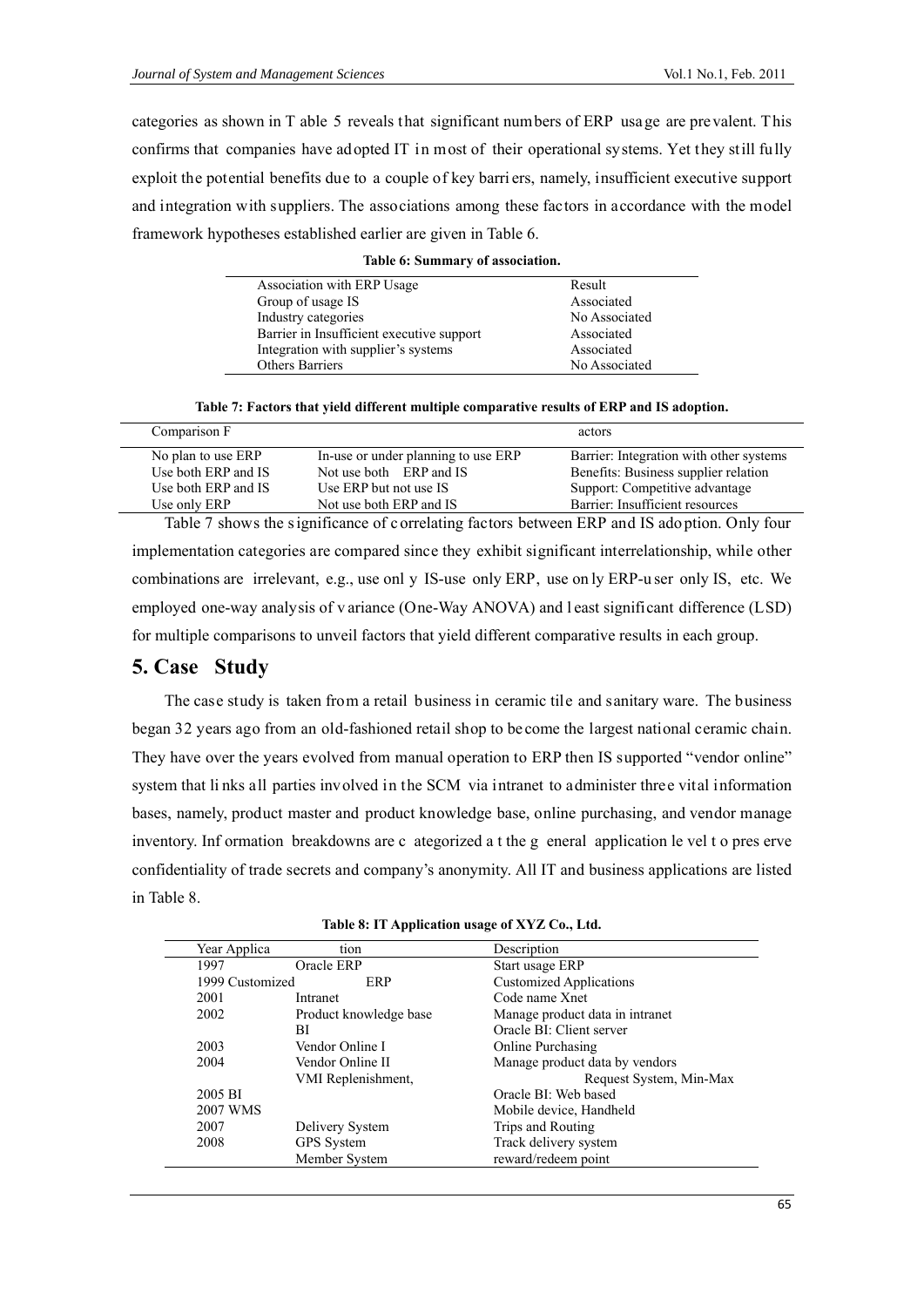

Figure 2: Graph of annual sales volume.

The above graph provides information on sales trends of XYZ Co., Ltd. It is apparent that such integrated IT applications have transformed many manual and st and-alone applications, ranging from logist ics, i nventory, and s ales, to s erve the growing customer's needs. T he n et results are consecutive annual sale increase for the past 10 years.

### **6. Discussion**

Analysis of the m odel fram ework and hy potheses encompass profound implications on company's decision to adopting ERP and IS. In general, barriers factors have no relationship with users' satisfaction for sk illed and knowledgeable IS us ers, thereby no additional needs for IS to support current ERP. On the other hand, barriers of integrating IS with other systems, in one example comparison, are the main hindrance for c ompanies that have no plan to adopt ERP. One important inference drawn from all analyses is the interrelationship between ERP and IS usage. Companies that use both ERP and IS at tain different perceived benefits of business supplier relations and better perceived competitive advantages over companies that have not use both ERP and IS, whose barrier came primarily from insufficient resources to a dopting IS. The sizable 66% of 70 respondents that adopt ERP and IS under pins SCM as an integrated component of ERP which in turn becomes the core competency of the organization. However, implementing ERP system calls for considerable investment and risk that IT managers must handle with care, not to mention the barriers on adoption as resulted from this study. The effect could ripple down to logistic operation, lack of IS adoption, and organization performance (Chang et al., 2008).

### 7. Conclusion and Future Work

The contribution of this paper is an interrelationship analysis of ERP and IS in logistics support of many modern organizations, where pockets of IS usage spre ad over different departments. The missing link so identified is the interrelationship between ERP and IS to support various operations. We have investigated factors that influent users' satisfaction with IT applications by selecting ERP and IS. T he results of association encompass BI, DSS, and DM. Moreover, recognition of barrier factors that affect company's decision on their adoption is also attained.

There are ample opportunities for future research exploration that involve the extension to SME segment. The interrelating factors between ERP and IS will warran t further examination on finer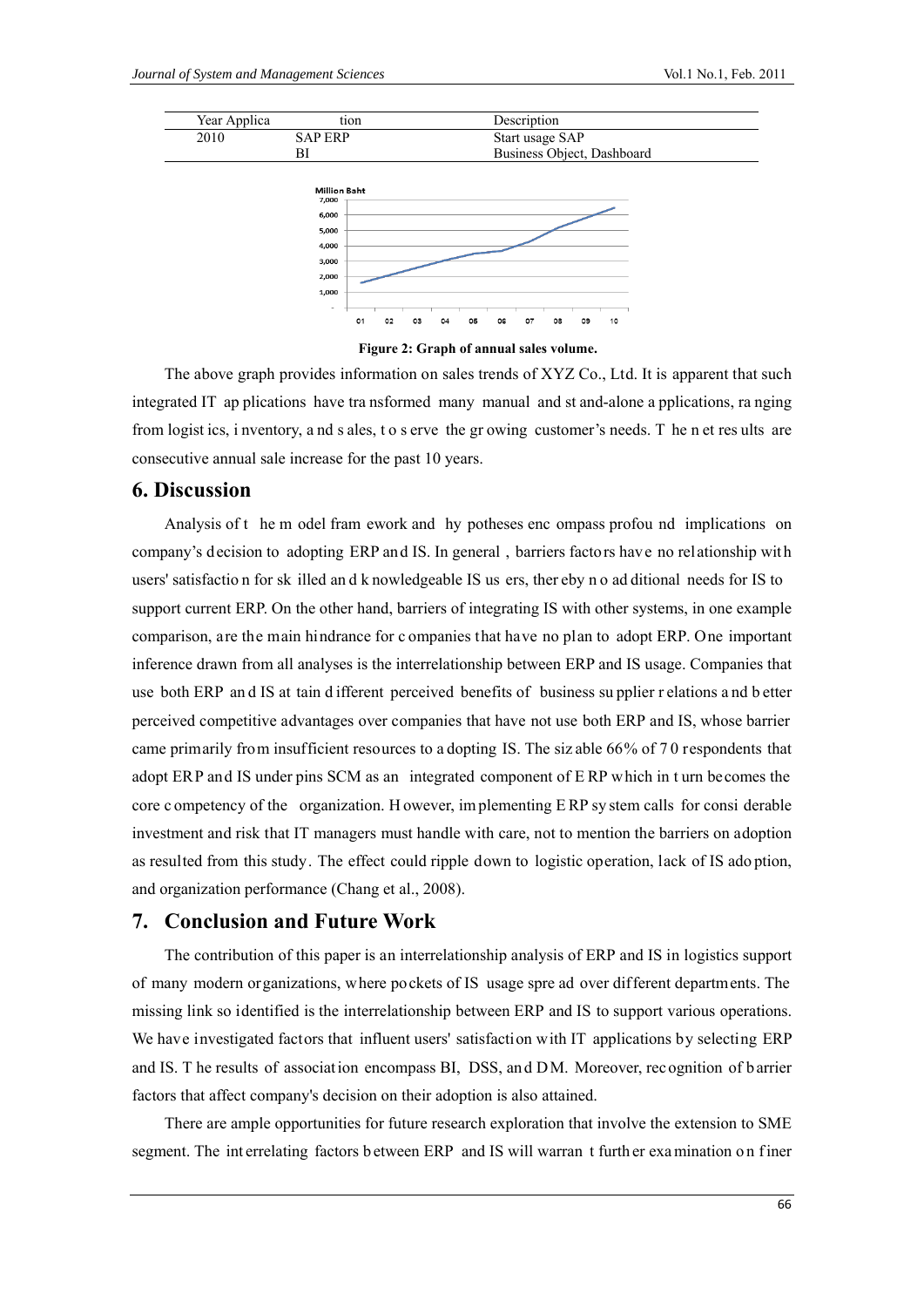grained components that fit their the low budgeted applications of IS for logistics support in SCM, wherein extensive qualitative observation on additional factors and proper quantitative assessment methods can be applied toward the adoption decision for many local SMEs.

## **References**

Bayraktar E., Demirbag M., Len ny Koh S.C., Tatoglu E., Zai m H. 2009. A causal analysis of the impact of information systems and supply chain management practices on operational performance: Evidence from manufacturing SMEs in Turkey. International Journal of Production Economics, 122, 133-149.

Bienstock, C. C., Royne, M. B., Sherrell, D. & Stafford, T. F. 2008. An expanded model of logistics service quality: Incorporating logistics information technology. International Journal of Production *Economics*, 113, 205-222.

Bruque S. and Moyano J. 2007. Organisational determinants of information technology adoption and implementation in SMEs: The case of family and cooperative firms. *Technovation*, 27, 241-253.

Chang, I. C., Hwang, H.-G., Liaw, H.-C., Hung, M.-C., Chen, S.-L. & Y en, D. C. 200 8. A neural network evaluation m odel for E RP performance from SCM pers pective to e nhance en terprise competitive advantage. Expert Systems with Applications, 35, 1809-1816.

Hair, J.F., Anderson, R.E., T atham, R.L., B lack, W.C., 1998. Multivariate Data Analysis. Prentice-Hall, Englewood Cliffs, NJ.

Holsapple, C. W. & Sena, M. P. 2005. Erp Plans and decision-support benefits. Decision Support Systems, 38, 575-590.

Li, M. & R ichard Y e, L. 1999. Infor mation technology and firm perform ance: L inking with environmental, strategic and managerial contexts. Information & Management, 35, 43-51.

Loukis, E. N., Sapounas, I. A. & Milionis, A. E. 2009. The effect of hard and soft information and communication t echnologies investment on m anufacturing business perform ance in Greece - A preliminary econometric study. Telematics and Informatics, 26, 193-210.

Kaiser, H.F. 1974. An index of factorial simplicity. Psychometrika 39, 31-36.

Kaplan, R. S. & Norton, D. S. 1996. Using the scorecard as a strategic management system. *Harvard* Business Review, 75-85.

Karim, N. S. A., & H ussein, R. (2008). Managers' perception of information management and the role of information and knowledge managers: The Malaysian perspectives. International Journal of Information Management, 28(2), 114-127.

Morabito V., Pace S., Previ tali P. 2005. ERP Marketing and Ital ian SMEs. European Management Journal, 23, 590-598.

Motwani, J., Subram anian, R. & Go palakrishna, P. 2005. Critical factors f or successful E RP implementation: Exploratory findings from four case studies. Computers in Industry, 56, 529-544.

Ngai, E W T., Lai, K H & Ch eng, T C E, 2008. Logistics information systems: The Hong Kong experience. International Journal of Production Economics, 223-234.